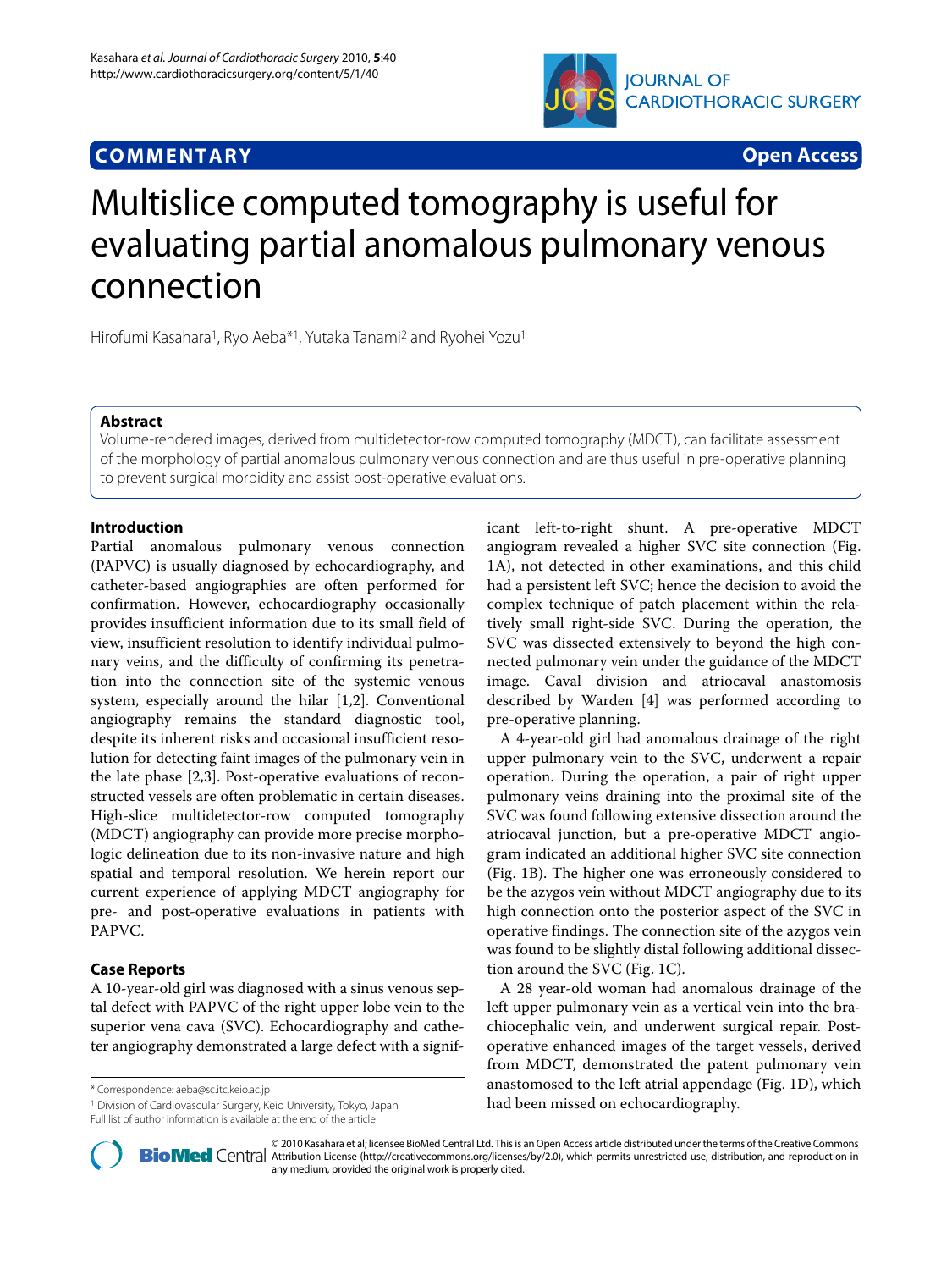<span id="page-1-0"></span>

**Figure 1 Volume-rendered image multidetector-row computed tomography (MDCT).** A - Blue-colored vessels return to the superior vena cava (SVC). The arrow indicates a high connected pulmonary vein. The arrowhead indicates the left persistent SVC. B, C - Target vessel-enhanced image derived from MDCT. The arrow indicates the highest SVC site connection, which without this image is at risk of being mistaken for the azygos vein. The arrowhead indicates the azygos vein. D - A target component-enhanced image derived from MDCT. The arrow indicates the anastomosis site of the left atrium appendage with the vertical vein. The asterisk (green) indicates the left atrium.

## **Discussion**

Having consecutively applied MDCT angiography to 12 patients with PAPVC, we note that the high quality of the images facilitates precise pre-operative planning, making MDCT useful for evaluating surgical morbidity postoperatively with only minor failures.

Pre-operative information obtainable via MDCT angiography concerning the number and sizes of pulmonary veins into the SVC, the precise connection sites, and the spatial relations between the PAPVC, azygos vein and cavoatrial junction, is useful for surgical planning and preventing surgical complications, as well as diagnosing various types of PAPVC. Our experience suggests there is a possibility of missing reconstruction of higher connected pulmonary veins without sufficient preoperative information because surgeons are likely not to extend dissection around the SVC because it is associated with a certain risk of injury to the phrenic nerve unless adequate preoperative information is available. To prevent cavoatrial stenosis in the Warden procedure, cavoatrial anastomosis must be accomplished without tension, requiring extensive dissection around the SVC toward the brachiocephalic vein and the jugulo-subclavian junction [\[5](#page-2-4)]. The three-dimensional images from MDCT angiography clearly reveal the morphology of pulmonary venous connection without any need for mental reconstruction, facilitating precise planning of the operation.

MDCT angiography is useful for post-operative evaluations to clearly demonstrate patency or occlusion of the connected pulmonary veins and SVC. No symptoms are likely to emerge in a patient with bilateral SVC, such as the present case (a 10-year-old girl), even with the reconstructed vena cava totally occluded or complicated by severe stenosis [\[5](#page-2-4)]. Occlusion of the reconstructed pulmonary vein is also likely to be symptom-free, if its drainage area is limited. Post-operative transthoracic echocardiography occasionally provides a poor image, especially when using intracardiac patch baffling, making it impossible to rule out significant surgical morbidity. Catheter angiography may reveal reconstructed vessels but is relatively invasive soon after the operation especially for small patients

Advanced magnetic resonance (MR) angiography devices have potential as new standard tools for visualiz